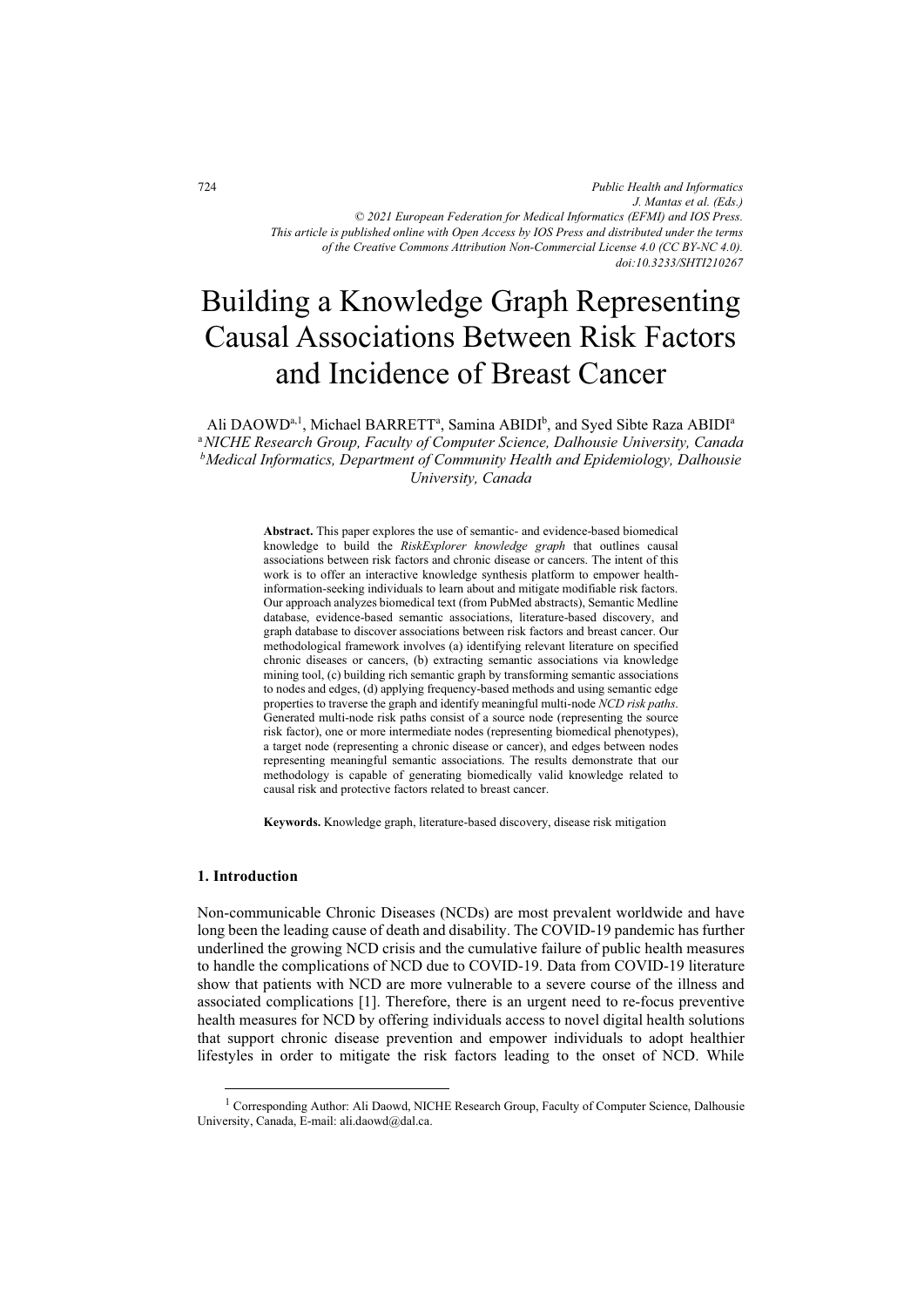evidence-based literature on NCD risk factors is growing exponentially, it is not organized in a manner that is accessible to health consumers. With recent technological advances, large amount of literature can be mined to organize validated knowledge such that consumers can apply it to assess and reduce their health risks.

In this paper, we present a novel Literature-Based Discovery (LBD) and knowledge graph based health knowledge synthesis and discovery approach to develop the RiskExplorer graph-based knowledge bases to capture and represent the multi-causal association between NCDs and their underlying risk factors. The overarching objective of this work is to provide individuals with an interactive knowledge base to help them understand the underlying associations between lifestyle related risk factors and their contributions to NCD. The PRISM project [2] incorporates the risk factor knowledgebase to help individuals self-assess, and self-manage potential NCD risk factors. Our work is focused on breast cancer, however, we posit that the presented methodology can be extended and adapted to develop similar knowledge graph for other NCDs.

#### 2. Background

#### 2.1. Literature-Based Discovery (LBD)

LBD is a mature text-mining approach to extract evidence-based knowledge by uncovering interesting, and often hidden, relationships from existing disparate pieces of published literature [3]. LBD is premised on the ABC model; that is, given concepts of knowledge A-B-C in disjoint articles if A is associated with B, and B is associated with C, then A is associated with C via the intermediate concept B. LBD has two approaches: open-discovery and closed-discovery. In the former, the main objective is to find potential relationships between a known A and an unknown C via an intermediate B. In the latter, A and C are already known and the goal is find relationships between A-B and B-C, thus facilitating implicit associations between A and C. In biomedical research, LBD has been applied to discover disease candidate genes, determine adverse drug reactions, detect drug-drug interactions , and find cancer treatment pathways [3]. In this research, we apply open-discovery LBD and represent the knowledge extracted from the literature as a knowledge graph, such that the graph's nodes represent biomedical concepts and edges represent the semantically-defined association between the concepts.

#### 2.2. Semantic MEDLINE Database

To apply LBD, Natural Language Processing (NLP) techniques are often used to mine textual knowledge sources from existing literature in order to extract meaningful semantic associations between two biomedical concepts from selected knowledge sources. A well-known NLP tool used in LBD research is SemRep [4]; a rule-based system that identifies and extracts semantic association from biomedical text in PubMed. The semantic association takes the form of a subject-PREDICATE-object triplet, where the subject and object are UMLS concepts representing phrases or words in biomedical text, and the predicate is an annotated association between the concepts. For example, SemRep extracts the association [*Physical Activity – PREVENTS – Breast Cancer*] from the sentence: "Physical activity reduces the risk of breast cancer risk". The results of this process are stored in the SemMedDB database which is used in this research— SemMedDB contains >94 million associations from 30 million PubMed articles.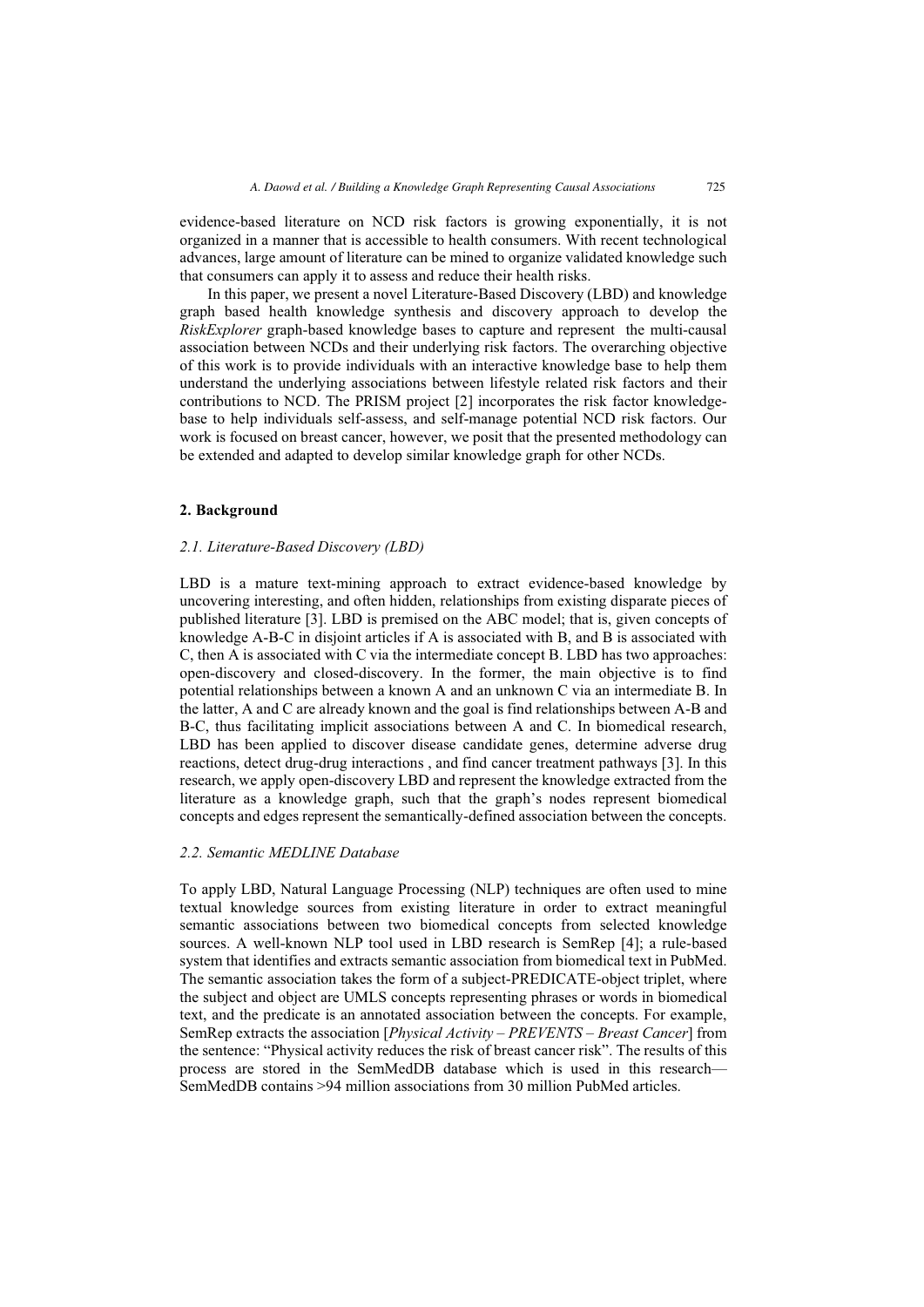# 3. Methods

Our LBD based knowledge synthesis and discovery methodology comprises the following steps: literature search, semantic association extraction, building a semantic graph, aggregation of semantic associations to build NCD risk paths, and ranking of generated paths to outline meaningful multi-node causal associations between risk factors and a target NCD. The NCD risk paths consist of UMLS concepts as nodes, and the semantic associations between them as edges. The nodes represent a source risk factor, one or more intermediate biomedical phenotypes, and a target NCD, while the edges represent the causal associations. The ranking algorithm identifies direct associations (i.e. source-target pair) and indirect associations (i.e. source-intermediatetarget triple) via causal UMLS predicates to identify meaningful causal associations.

## 3.1. Literature Search and Synthesis

We searched PubMed using specified queries consisting of MeSH terms to retrieve a list of PubMed IDs (PMID) of articles relevant to our topic (i.e. breast cancer and risk factors). The query, constructed using the work in [5], returned 44,231 PubMed abstracts.

## 3.2. Semantic Association Extraction

The list of PMIDs from 3.1 were used as input to extract semantic associations (subject-PREDICATE-object) from SemMedDB. Our search returned 128,632 unique associations with the Concept Unique Identifiers (CUI) and semantic type for each subject and object. We also retrieved all source sentences from which each association was extracted to keep track of the provenance of knowledge. Further, to work with meaningful associations, we filtered out associations that involved uninformative semantic types  $-e.g., law or regulation, professional society.$ 

## 3.3. Building the RiskExplorer Semantic Graph

Semantic associations can be represented as a graph of nodes and edges, where the nodes represent UMLS concepts as subjects or objects and edges represent the associations (i.e. predicates) between a given subject and object. We used Neo4j graph database to build the RiskExplorer graph. Each node was associated with several properties, such as the subject or object CUI, and concept semantic type. Edges had the following properties: semantic relation type, source PMID, and sentence from which the association was extracted. Further, we employed UMLS Semantic Network to categorize edges as causal or non-causal—an edge is considered causal if its semantic relation type is a child of the funtionaly related to predicate in UMLS semantic network (e.g. disrupts, causes, prevents, treats, etc.). All other non-causal edges (e.g. part\_of, location\_of, higher\_than etc.) are also retained in the graph and are considered by the path ranking algorithm.

# 3.4. Semantic Association Aggregation and Ranking of Identified Risk Paths

We use the semantic associations in the RiskExplorer graph to generate meaningful NCD risk paths. Here we propose the concept of association patterns that satisfy a set of conditions for the selection and subsequent aggregation of semantic associations to yield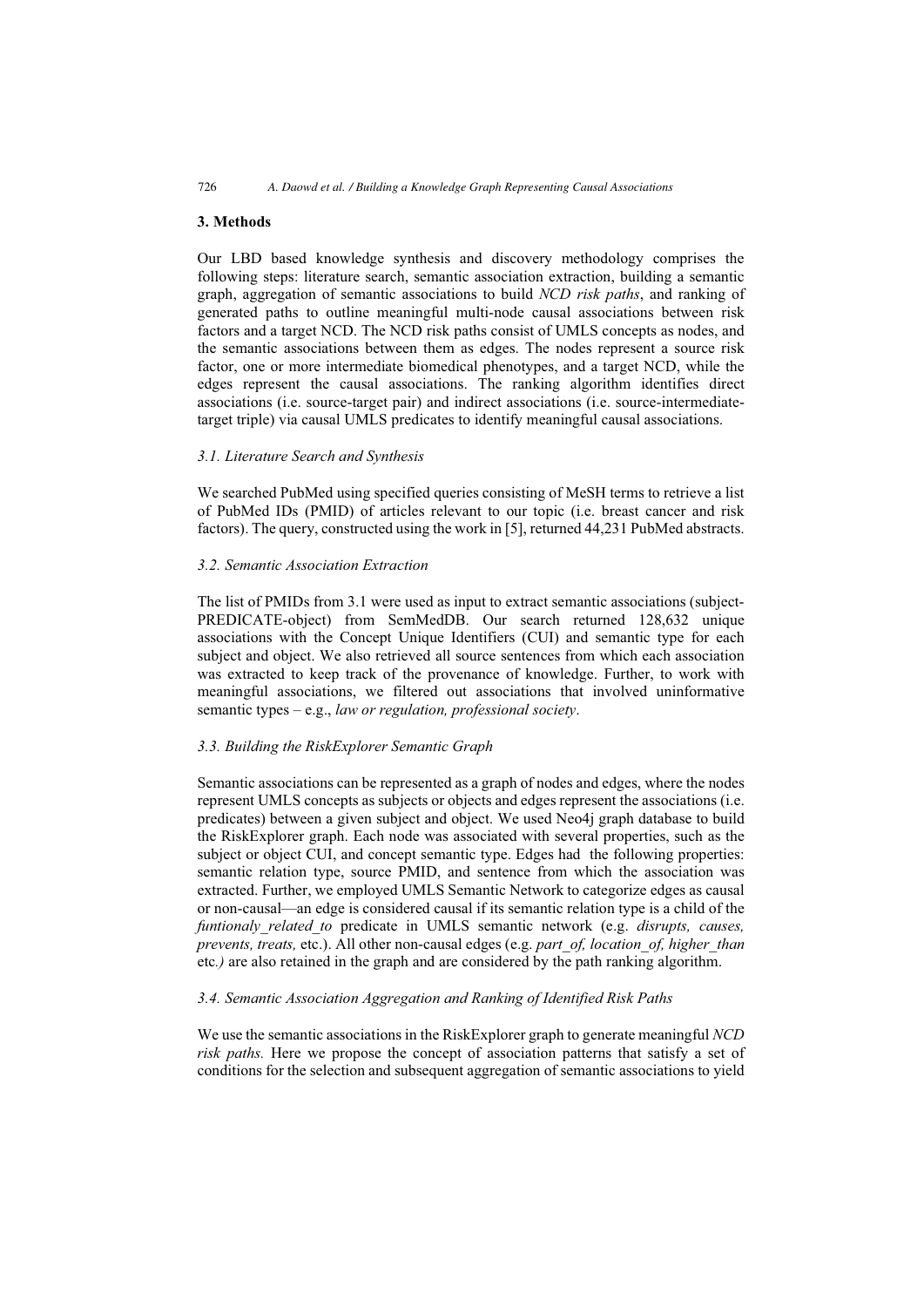NCD risk paths. We developed a two-step method to generate multi-node discovery patterns as follows: first, target node (i.e., NCD or cancer) is identified and the graph is traversed to look for and retrieve set of source nodes directly linked to the target node. The graph is traversed again to look for and retrieve a set of intermediate nodes that are linked to the source and target nodes, thereby generating aggregated semantic associations with the following pattern: source-intermediate-target (e.g., Obesity – CAUSES – Diabetes– PREDISPOSES – Breast Cancer), where the source is considered a risk factor that indirectly influences the risk of a target cancer via intermediate biomedical phenotypes.

Next, our path ranking algorithm is applied to score and rank the aggregated semantic associations and generate meaningful causal NCD risk paths. For each pair of nodes in source-intermediate-target associations, the ranking algorithm calculates frequency of causal edges between the nodes and subtracts it from the frequency of noncausal edges between same pair of nodes. The resulting difference is then divided by total frequency of causal edges to compute a score for each pair of nodes – i.e., (source, target), (source, intermediate) and (intermediate, target). The final score is the sum of all node pair scores. Our path ranking process prioritizes causal relations, such that a pair of nodes with more non-causal edges than causal edges are assigned negative scores.



Figure 1. A sub-graph of RiskExplorer Graph

#### 4. Results

The application of our LBD based knowledge synthesis and discovery approach (as described above) yielded a knowledge graph consisting of 3,784 unique nodes and 21,571 unique edges extracted. The ranking algorithm generated 1,034 unique NCD risk paths. The risk paths were assigned a semantic group based on the semantic type of the source node and we retained top  $95<sup>th</sup>$  percentile score from each group; this allowed us to view highly ranked risk paths based on various causal contexts (e.g., chemicals and drugs, diseases, activities and behaviours, and physiology).